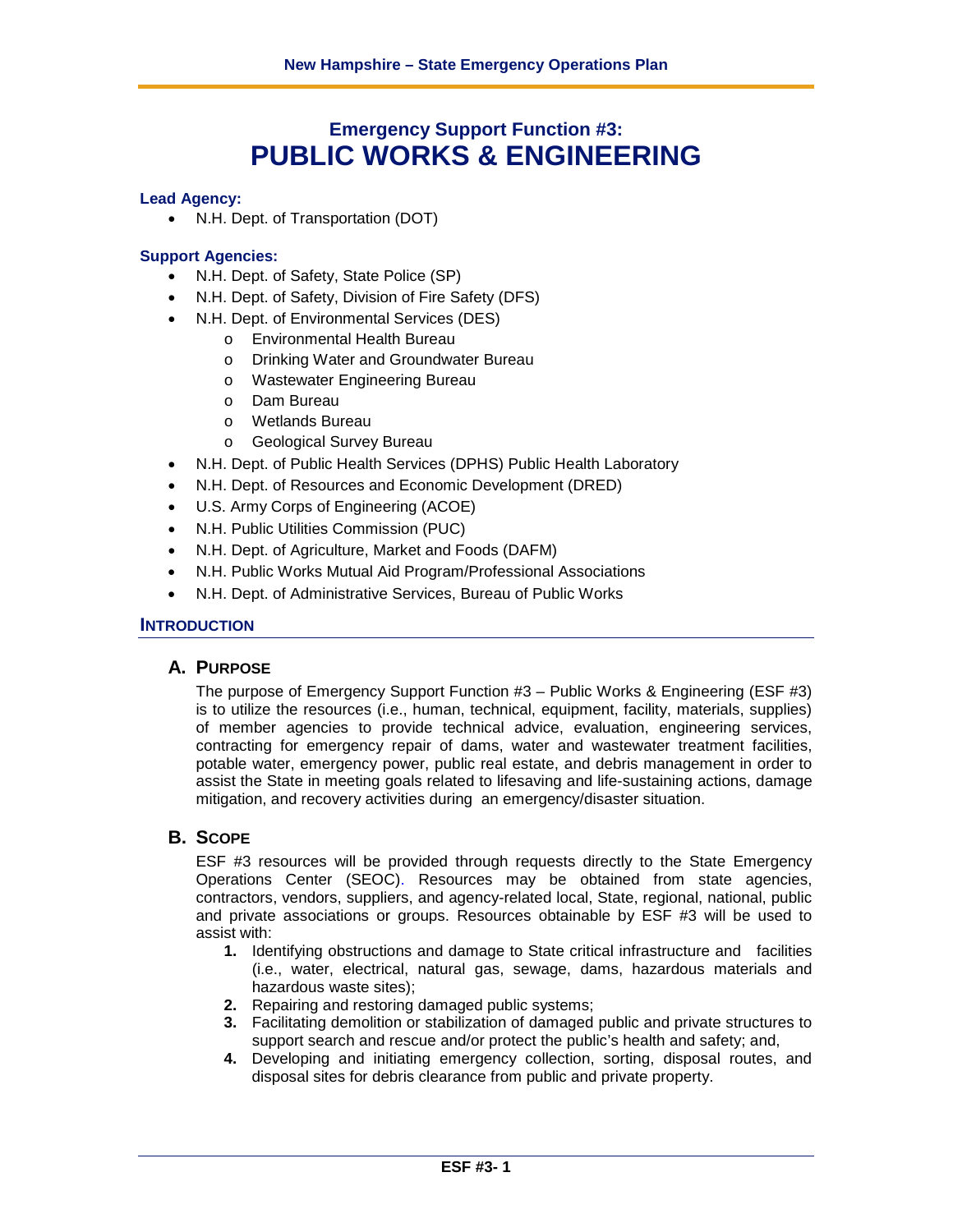## **SITUATION AND PLANNING ASSUMPTIONS**

## **A. SITUATION**

Local jurisdictions are responsible for the management of public works and engineering needs within their jurisdictions, excluding state and federal government facilities that are not within their authority. The immediate use of critical facilities and systems for response and recovery activities may exceed the capabilities of local jurisdictions and the state, thus requiring assistance from the federal government to supplement efforts. Private sector entities incorporate their own emergency operations planning and facilities for damage restoration activities. To the extent that damage and restoration affects the public safety of the residents and visitors of New Hampshire, assistance through ESF #3 may be requested.

## **B. PLANNING ASSUMPTIONS**

- **1.** Most localized systems and activities will be hampered by damaged infrastructure and disrupted distribution and communications systems. There may be a shortage of fuel.
- **2.** Many facilities and infrastructure are privately owned. To the extent that damage and restoration to those facilities affects the safety and life-sustaining capabilities of the residents and visitors of New Hampshire, requests for assistance from ESF #3 may be made. Assistance provided by ESF #3 will be determined by the Lead Agency in consultation with appropriate support agencies, Incident Commander, other ESFs, and SEOC Operations Chief (or designee).
- **3.** There may be a need for a significant number of personnel with engineering and construction skills and equipment.
- **4.** There may be a need to provide fixed or mobile maintenance capabilities for critical facilities and/or infrastructure.
- **5.** The emergency may require HAZMAT, Search and Rescue and other specialized responses that may rely upon assistance from ESF #3.
- **6.** Some water treatment facilities may not have redundant power supplies or may require emergency back-up capabilities for failed supply systems.
- **7.** Some facilities or distribution points may become critical to the life-safety of the residents and visitors of New Hampshire due to the emergency/disaster.

## **CONCEPT OF OPERATIONS**

#### **A. GENERAL**

- **1.** DOT, as the lead agency, must ensure that through coordinating annual plans, all ESF #3 agencies will be:
	- a. Participating in review and revision of the ESF #3 Appendix;
	- b. Receiving sufficient training and are capable of fulfilling responsibilities of ESF #3 in the SEOC; and,
	- c. Coordinating, attending, and participating in ESF #3 meetings, training sessions, conferences and exercises.
- **2.** Developing, testing, and maintaining manual or automated listings of the following:
	- a. Public Works and Support Agency emergency points of contact that may need to be contacted by ESF #3 representatives, and;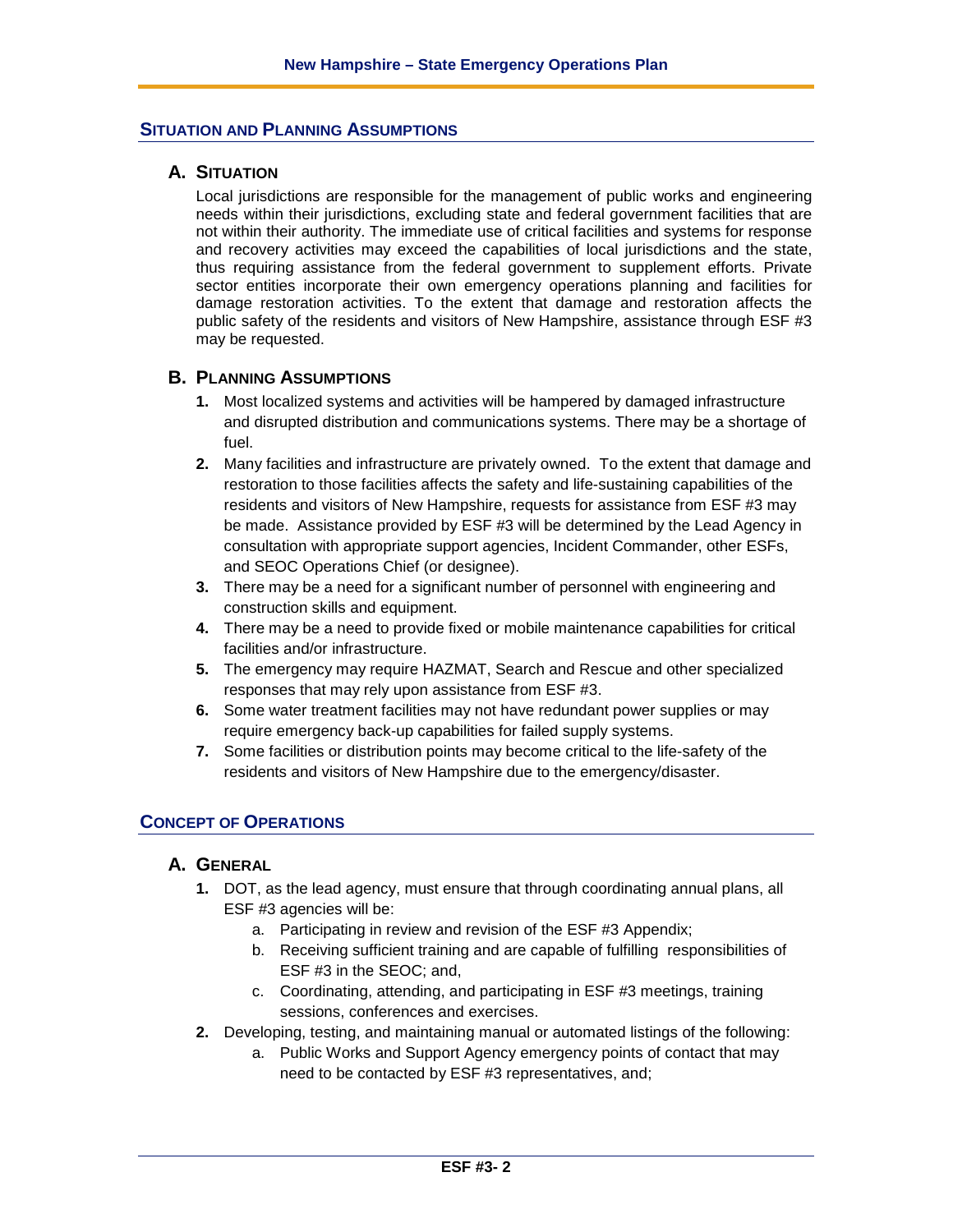- b. Available public works and engineering resources (i.e., state, local, contract) such as types of equipment, equipment operators, engineers, and construction materials.
- **3.** Coordinating ESF #3 activities in the SEOC during periods of activation by developing and maintaining the ESF #3 duty schedule.
- **4.** Coordinating evaluation and performance of mission/task requests.
- **5.** Equipment requests and inventories will be made by using the National Incident Management System (NIMS) Typing, whenever possible. Status of committed and uncommitted resources is tracked during activation of the SEOC.
- **6.** Unified Command is used to manage assets in the field due to the number and variety of government and private sector organizations that may be involved.

## **B. ORGANIZATION**

- **1. Organizational Chart (Command & Control):** ESF #3 shall function under the direction and control of the SEOC Operations. **(***See Organizational Chart in SEOP Base Plan. Chapter IV.4.b)*
- **2. Operational Facilities/Sites:** ESF #3 may have to participate on several emergency teams and/or co-locate at several emergency facilities simultaneously (in-state or in another state through mutual aid). A listing of the teams and facilities through which ESF #3 may have to function follows:
	- a. **Agencies' Emergency Operations Centers -** In addition to receiving ESF #3 missions, agencies may receive additional missions serving in a lead or support role to other emergency support functions. Agencies may use a "central" Emergency Operations Center concept to manage the different roles and accomplish all mission assignments. The "central" Emergency Operation Center is a "clearinghouse" that is used by the agencies to "track" assigned missions, resources committed, resources available, needed support for resources committed, needed contracts and contractors, and many other matters necessary for an effective emergency operation. In addition, some agencies may develop an "intra-agency" emergency operation center that is below the "central" emergency operation center or clearinghouse.
	- b. **State Emergency Operations Center Mission Tasking -** The ESF #3 representative will assign requests for assistance to the agency or agencies that have the most appropriate resources and expertise to accomplish the task. No agency should be tasked more than another to ensure a balance in "mission" tasking and to maximize the use of all available resources. Mission Tasks will be posted in WebEOC.
	- c. **Field Operations –** ESF #3 may serve in Field Operations (i.e., the Forward State Emergency Response Team, Impact Assessment Teams: Rapid Response Team, Preliminary Damage Assessment Team, Disaster Field Office operations, Recovery Center operations, intrastate and/or interstate mutual aid assistance). Since activation of these activities usually occurs early in an event, its activation sequence should be prepared for in the first hours of an event.

#### **DOT District Offices/Dispatch Centers**

- o District 1 Lancaster\*
- o District 2 Enfield
- o District 3 Gilford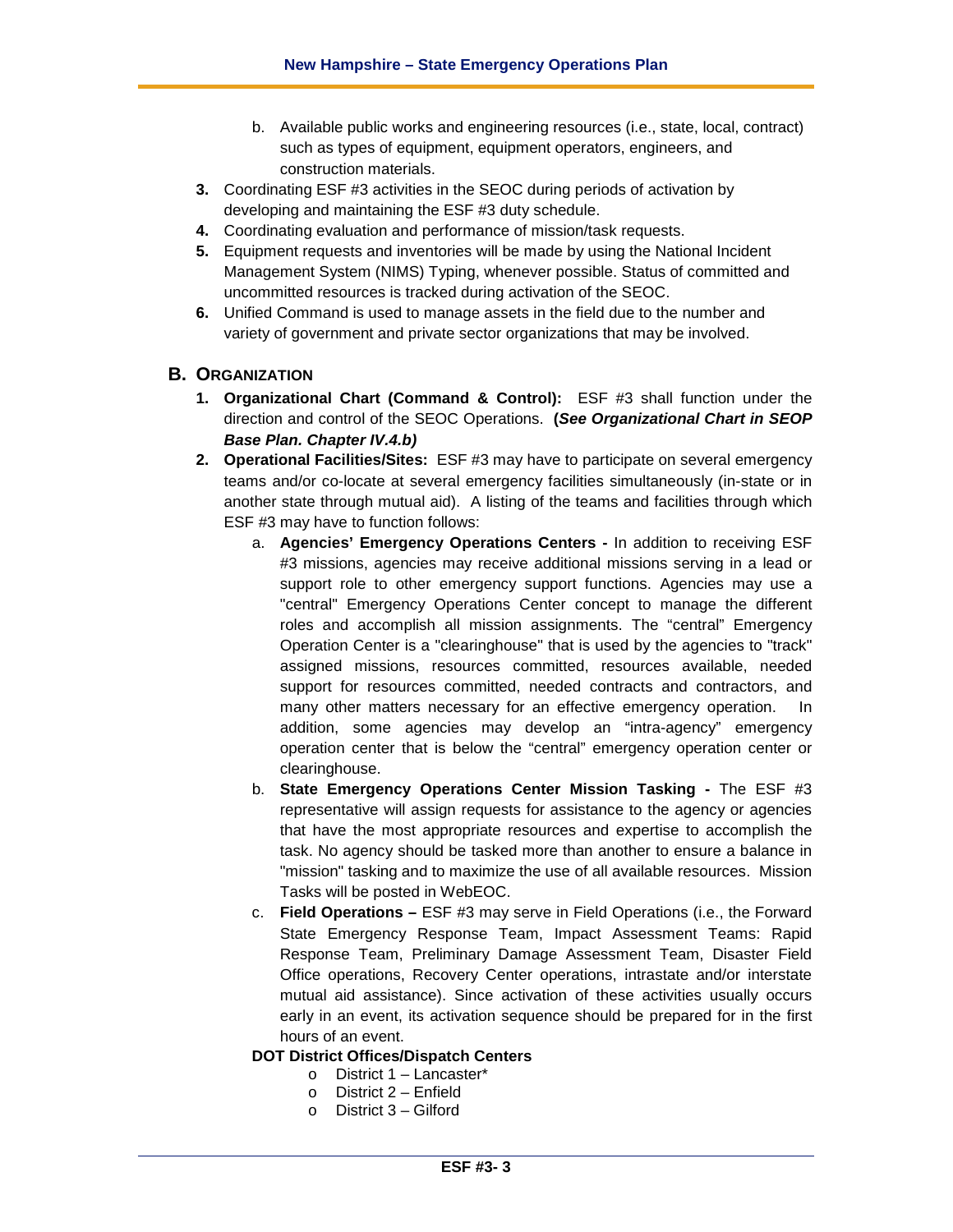- o District 4 Swanzey
- o District 5 Bedford
- o District 6 Durham
- o Transportation Management Center (TMC) Concord \*

\* Denotes offices that are staffed 24/7 year-round.

#### **State Police Operations Bureau**

- $\circ$  Troop A Epping
- o Troop B Bedford
- o Troop C Keene
- o Troop D Concord
- o Troop E –Tamworth
- o Troop F Twin Mountain
- o Troop G Commercial Vehicle Enforcement

#### **DES Operations**

- o Environmental Health Bureau
- o Drinking Water and Groundwater Bureau
- o Wastewater Engineering Bureau
- o Dam Bureau
- o Wetlands Bureau
- o Geological Survey Bureau
- o Laboratory
- d. **Federal Resources -** When ESF #3 foresees or has a need for resources not otherwise available, action will be taken to secure such resources through the *National Response Framework* (NRF) or some other federal source. Normally, an action to secure a resource from a federal source would be coordinated with/through the State Coordinating Officer and/or the Federal Coordinating Officer. However, if an ESF agency has no recourse through the Federal Emergency Management Agency (FEMA), that ESF #3 may coordinate directly with the federal agency that can provide the needed federal resource.
- e. **Contracts and Contractors –** Resources that are available through ESF #3 may, at times, best be obtained through a contractor. Agency(ies) contracts may be utilized or access to State of NH or private sector contracts may be made through coordination with ESF #7- Resource Support.
- f. **Mitigation and/or Redevelopment –** ESF #3 does not have budgetary authority or funds for mitigation or redevelopment needs that result from an emergency or disaster. Therefore, ESF #3 can only provide (as in-kind or matching) professional, technical, and administrative personnel and their use of related equipment for mitigation and redevelopment efforts that may follow an event. Such in-kind or matching resources can be used to support the review, investigation, contracting, and other professional, technical, and administrative tasks generally required for mitigation and/or redevelopment activities.

#### **3. Policies**

a. **General –** Actions initiated under ESF #5 – Emergency Management are coordinated and conducted cooperatively with State and local incident management officials, support agencies and/or with private entities, in coordination with the SEOC.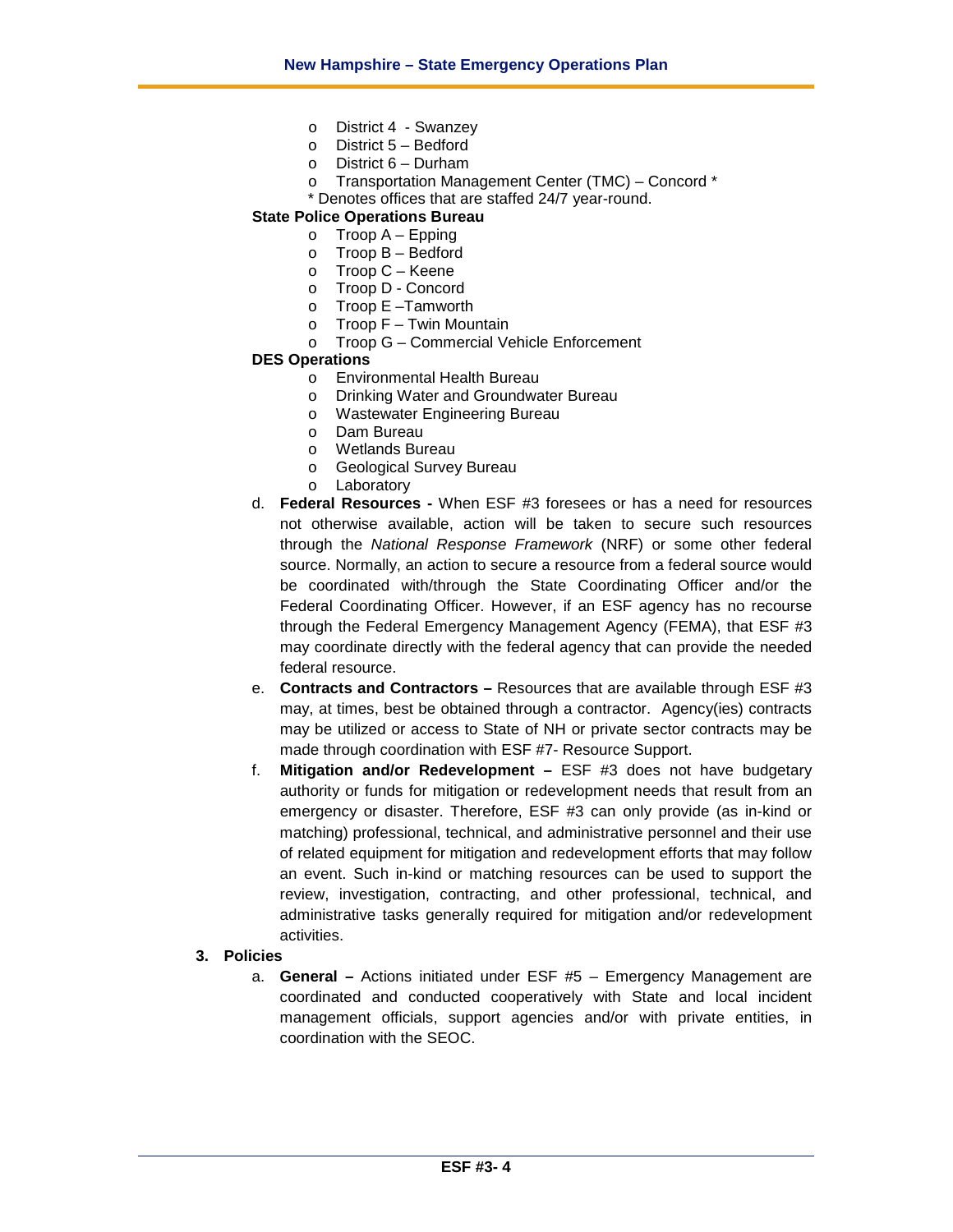## **PHASED ACTIVITIES**

## **A. PREVENTION/PREPAREDNESS ACTIVITIES**

#### **1. General**

- a. Supporting the Emergency Management Assistance Compact (EMAC) and International Emergency Management Assistance Compact (IEMAC) including training of ESF on EMAC/IEMAC responsibilities, and preidentification of assets, needs, and resources that may be allocated to support other states/provinces.
- b. Annually reviewing the Department of Homeland Security Core Capabilities and integrating tasks as appropriate.
- c. ESF #3 personnel should integrate NIMS principles in all planning.

#### **2. Pre-event**

- a. Activating the Notification Tree. Reviewing each support agency's automated or manual listings of emergency contacts.
- b. Assigning and scheduling sufficient personnel to cover an activation of the SEOC for an extended period of time. Providing updates and briefings for any new personnel reporting for ESF #3 duty. Maintaining and updating WebEOC, as appropriate, for all ESF #3 agencies.
- c. Contacting ESF #3 counterparts in the threatened or impacted areas according to established procedures.
- d. Planning and preparing notification systems to support emergency/disaster response.
- e. Evaluating ESF #3 mission/task requests. Consulting with associated ESFs regarding support that may be required from ESF #3. Consulting with Incident Specific Annexes for specialized actions, as appropriate. Coordinating appropriate records for time worked and costs incurred by ESF #3 agencies during an emergency/disaster event.
- f. Generating information to be included in SEOC briefings, situation reports and/or action plans.
- g. Establishing operational needs for restoration of public works services during an emergency. Consulting with developed plans (or begin development of plans), for the distribution/assignment of specialized equipment and personnel.
- h. Evaluating the probability and time period of the response and/or recovery phases for the event. Begin development of an "After-Action Report" for ESF #3.
- i. Organizing and training a support unit of structural engineers to support operations of the Fire Marshal in post disaster building evaluations.

## **B. RESPONSE ACTIVITIES**

- **1.** Assigning and scheduling sufficient personnel to cover an activation of the SEOC for an extended period of time. Providing updates and briefings for any new personnel reporting for ESF #3 duty. Maintaining and updating WebEOC as appropriate for all ESF #3 agencies.
- **2.** Evaluating and assigning ESF #3 requests for threatened and/or impacted areas, including identification and capabilities of critical facilities and infrastructure. Coordinating with other ESFs that may need support of ESF #3. Consulting with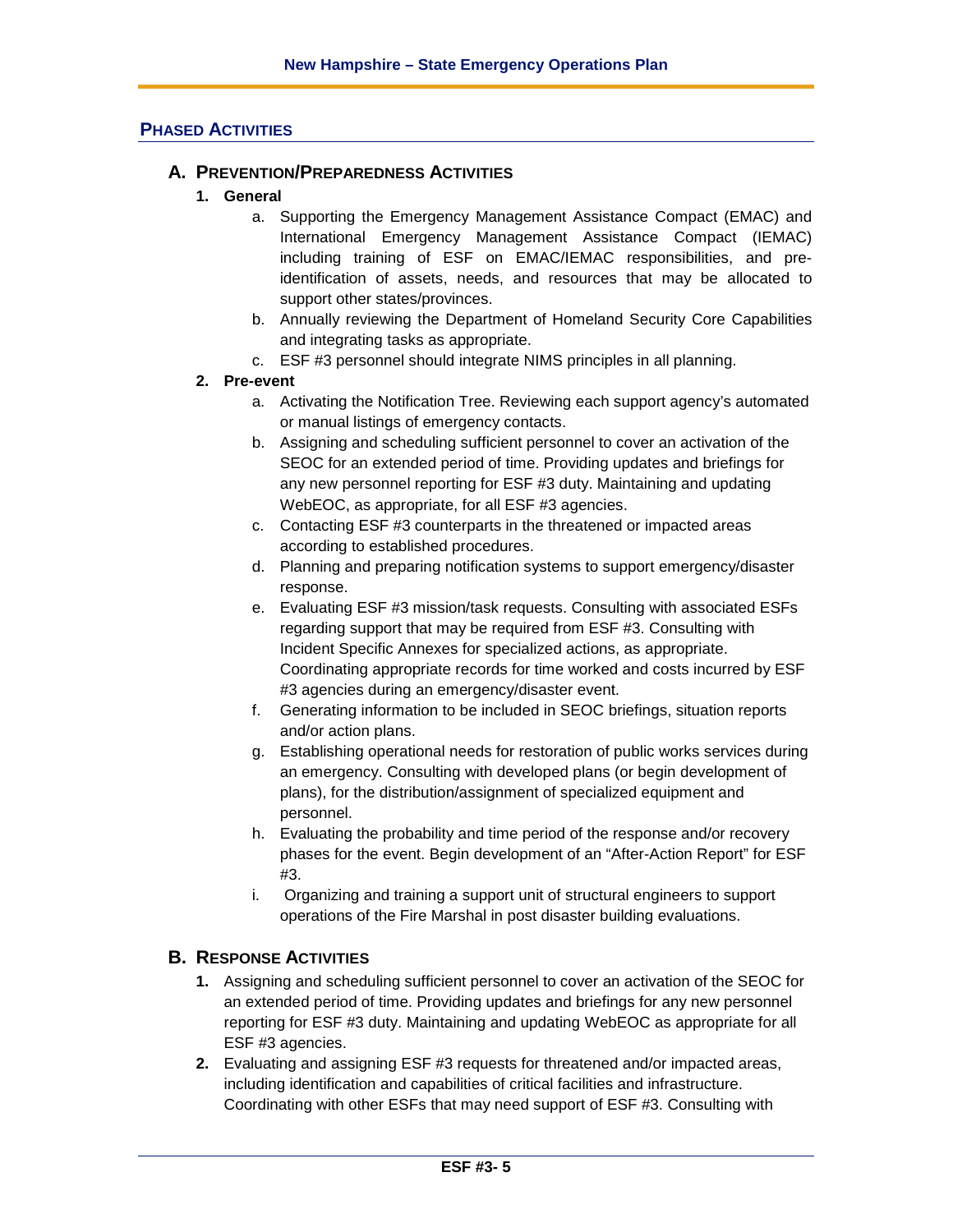Incident Specific Annexes for specialized actions. Coordinating appropriate records of work schedules and costs incurred by ESF #3 agencies during the event.

- **3.** Supporting requests and directives resulting from a Governor declared State of Emergency and/or request for a federal emergency and/or disaster declaration.
- **4.** Generating information to be included in SEOC briefings, situation reports, and/or action plans.
- **5.** Providing for temporary construction of emergency routes necessary for passage of emergency response personnel, construction of firebreaks, etc. as requested. Planning for and establishing relief resources to replace or rotate with committed resources for extended operations. Supporting the deployment of response personnel, Preliminary Damage Assessment Team and/or Damage Assessment Team.
- **6.** Facilitating the first push of debris and debris management related activities.
- **7.** Coordinating with public utilities regarding restoration of electrical power for essential buildings with ESF #12 - Energy. Coordinate with ESF #10- Hazardous Materials Response for assistance with disposal of hazardous materials.
- **8.** Preparing for the arrival of, and coordinating with, FEMA ESF #3 personnel, if appropriate.
- **9.** Preparing damage assessment documents to be submitted to HSEM and other appropriate ESF agencies.
- **10.** Evaluating probability and time period of the recovery phase for the event.
- **11.** Continuing development of an "After-Action Report" for ESF #3.
- **12.** Coordinating debris removal, reduction, and disposal operations for the state and provide technical assistance to local governments.

## **C. RECOVERY ACTIVITIES:**

- **1.** Assigning and scheduling sufficient personnel to cover an activation of the SEOC for an extended period of time. Providing updates and briefings for any new personnel reporting for ESF #3 duty. Maintaining and updating WebEOC as appropriate for all ESF #3 agencies. Seeking information concerning projected date the SEOC will deactivate.
- **2.** Evaluating and tasking ESF #3 support requests for impacted areas. Continuing to coordinate activities and requests with partner ESFs. Coordinating appropriate records of work schedules and costs incurred by ESF #3 agencies during the event.
- **3.** Preparing for arrival of and coordinating with FEMA ESF #3 personnel. Generating information to be included in SEOC briefings, situation reports, and/or action plans.
- **4.** Identifying and tracking any lost or damaged equipment and record any personnel injuries or equipment accidents.
- **5.** If mitigation and/or redevelopment phase is probable, start pre-planning actions with agency, State, and/or federal officials. Implement and monitor "After-Action Report" for ESF #3.

## **D. MITIGATION**

- **1.** Providing updates and briefings for any new personnel reporting for ESF #3 duty. Maintaining and updating WebEOC, as appropriate, for all ESF #3 agencies.
- **2.** Evaluating the probability and time period of the mitigation and/or redevelopment phase for the event. Collaborating with other ESF agencies regarding mitigation and/or redevelopment activities that may need ESF #3 support. Providing support for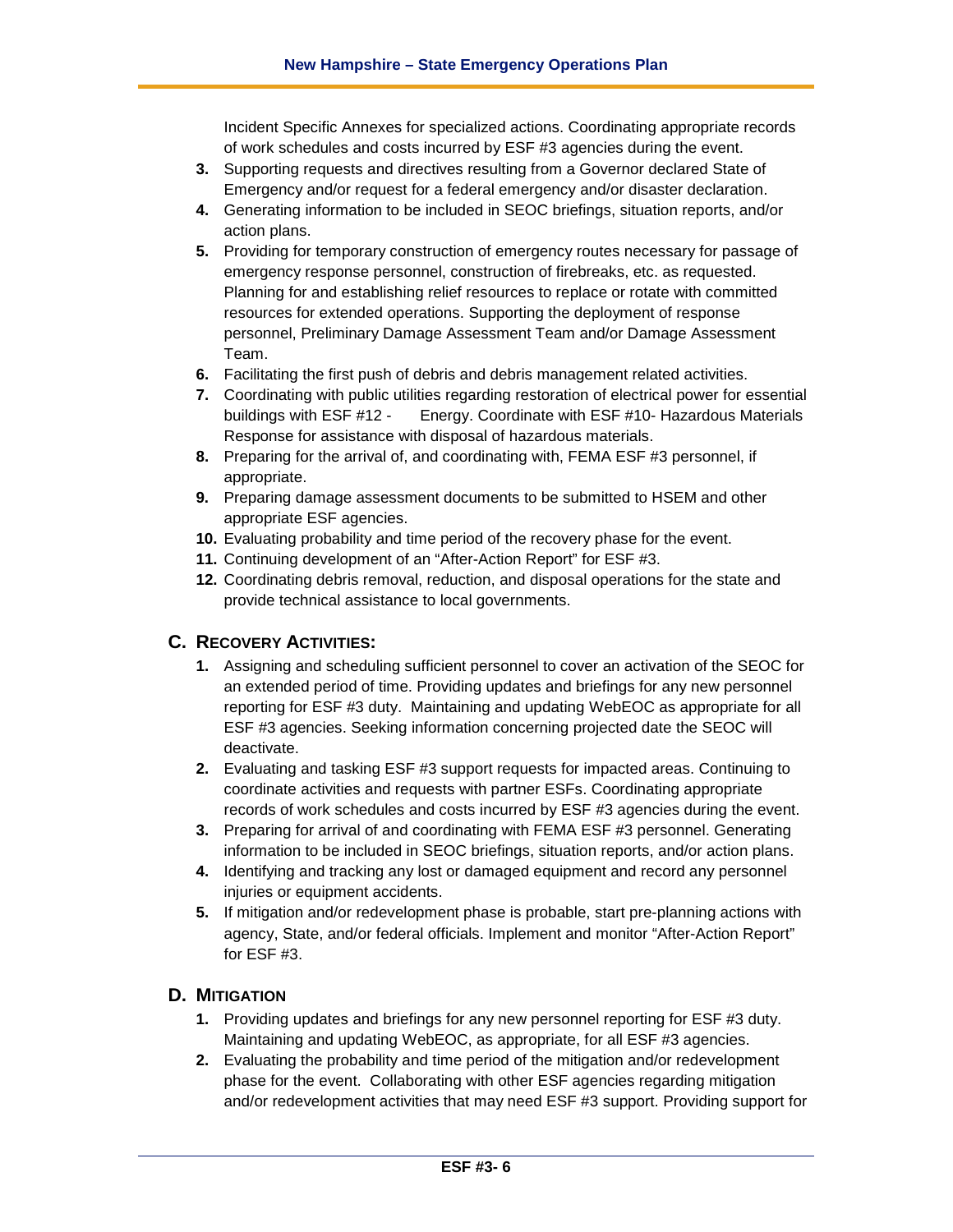mitigation and/or redevelopment activities that may begin before SEOC deactivation and continue for several months.

- **3.** Supporting requests and directives resulting from the Governor and/or FEMA concerning mitigation and/or redevelopment activities. Probable requests and directives include establishment of review and study teams, support of local government contracting for mitigation and/or redevelopment needs, and other similar professional, technical, and administrative activities.
- **4.** Generating information to be included in SEOC briefings, situation reports, and/or action plans.
- **5.** Implementing and monitoring the "After-Action Report" for ESF #3.
- **6.** Supporting Critical Infrastructure protection and planning activities.

## **ROLES & RESPONSIBILITIES**

## **A. ACTIVITIES ASSOCIATED WITH FUNCTION:**

- **1.** All ESF #3 lead and support agencies will provide available, trained personnel to serve as ESF #3 representatives in the SEOC. Maintaining and updating WebEOC as needed.
- **2.** All personnel will have access to their agency's available and obtainable public works and engineering resources. The committed and uncommitted status of such resources is continuously tracked during an activation of the SEOC. All personnel will have access to appropriate records and data that may be needed for a public works and engineering response (i.e., public works mutual aid program, water treatment facilities listings, maps).
- **3.** Participating in the evaluation and mission assignment of ESF #3 resource requests submitted to the SEOC. Support ESF #3 resource requests including engineering, construction expertise, and maintenance through available resources of support function agencies, including resources that are available through mutual-aid agreements, compacts, and/or FEMA.
- **4.** Supporting the development of situation reports and action plans for ESF #3 during activation of the SEOC.
- **5.** Evaluating damage to infrastructure and critical facilities. Conducting impact assessments in the threatened and/or impacted areas and task personnel for response and recovery work.
- **6.** Maintaining position logs in WebEOC, providing appropriate and pertinent information to Lead organization.
- **7.** Reviewing and updating Mission Tasking on regular basis.
- **8.** Providing Subject Matter Experts (SME's) as requested to support public notification and information and other emergency response activities.

## **B. AGENCY SPECIFIC**

- **1. Lead Agency: N.H. Dept. of Transportation:**
	- a. ESF #3 administration, management, planning, training, preparedness, response, recovery, and mitigation/redevelopment activities. Assuring worker safety.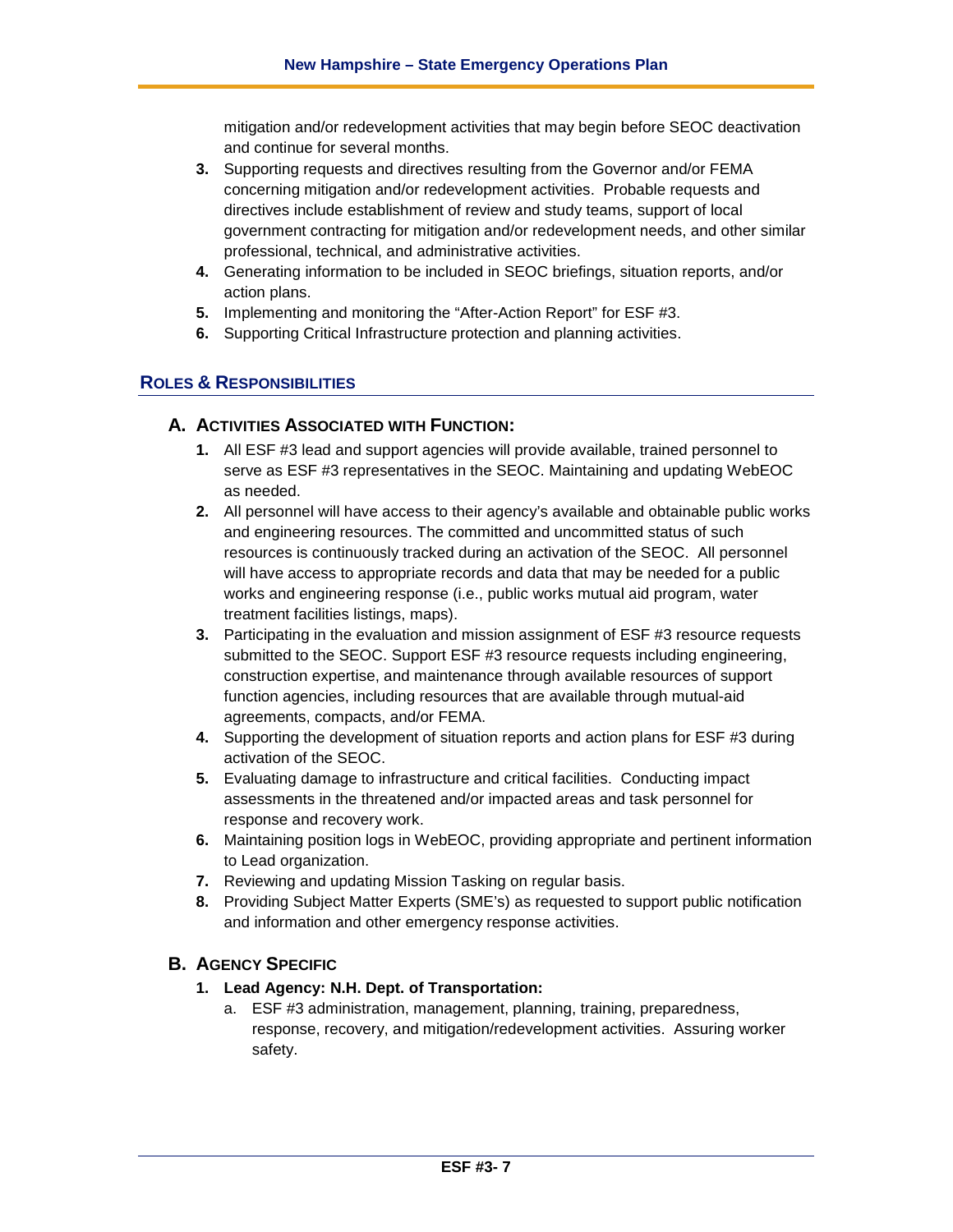- b. Assigning personnel to the ESF #3 duty schedule at the SEOC. Providing staff and resources necessary to conduct impact assessment of the impacted area. Maintaining position log and mission tasking in WebEOC at SEOC.
- c. Providing available public works and engineering resource support for the ESF #3 mission to include:
	- i. Public works and engineering resources, expertise, equipment, and facilities;
	- ii. Providing critical facilities engineering, technical and specialty support and coordination; and,
	- iii. Assisting in suspension and clearance of all construction and maintenance after notice of an evacuation order.
- d. Providing mutual aid data and points of contact.
- e. Accessing and implementing the state Debris Management Plan, if appropriate.

## **2. Support Agencies:**

## a. **N.H. Dept. of Safety- State Police/Highway Patrol**

- i. Providing air and ground support, as requested, for damage assessment.
- ii. Assisting with development of any specialized routes needed for response personnel, equipment, surge or evacuation.
- iii. Coordinating law enforcement escort/support for emergency materials, supplies, and personnel vehicles, singularly or in convoys.

## b. **N.H. Dept. of Safety - Division of Fire Safety**

- i. Providing information, expertise and personnel relevant to hazardous materials clean up, search and rescue and other agency-appropriate services relative to the workings of ESF #3.
- ii. Assisting in providing engineering standards and evaluations for disaster-impacted structures.
- iii. Coordinating and maintain records on related risks, inspections, and evaluations of buildings and similar structures relative to safety.
- iv. Assisting in activities pertaining to buildings and similar structures, tents and other structures for public assembly, including temporary structures and appropriate power supplies.
- v. Providing safety information to the PIO/JIC for public and worker dissemination on back-up power supplies (hook-ups and use).
- vi. Conducting post-disaster building and structure evaluations. Coordinating and tracking evaluation teams and activities.
- vii. Serving as member of the safety and damage assessment teams assessing public buildings for safety, fire damage and hazards.

## c. **N.H. Dept. of Environmental Services – Environmental Health Bureau**

i. Providing consultation regarding building related issues such as poor ventilation, indoor air pollutants, radon, mold and human health effects, primarily in schools, municipal buildings and State Offices.

## d. **N.H. Dept. of Environmental Services – Drinking Water and Groundwater Bureau**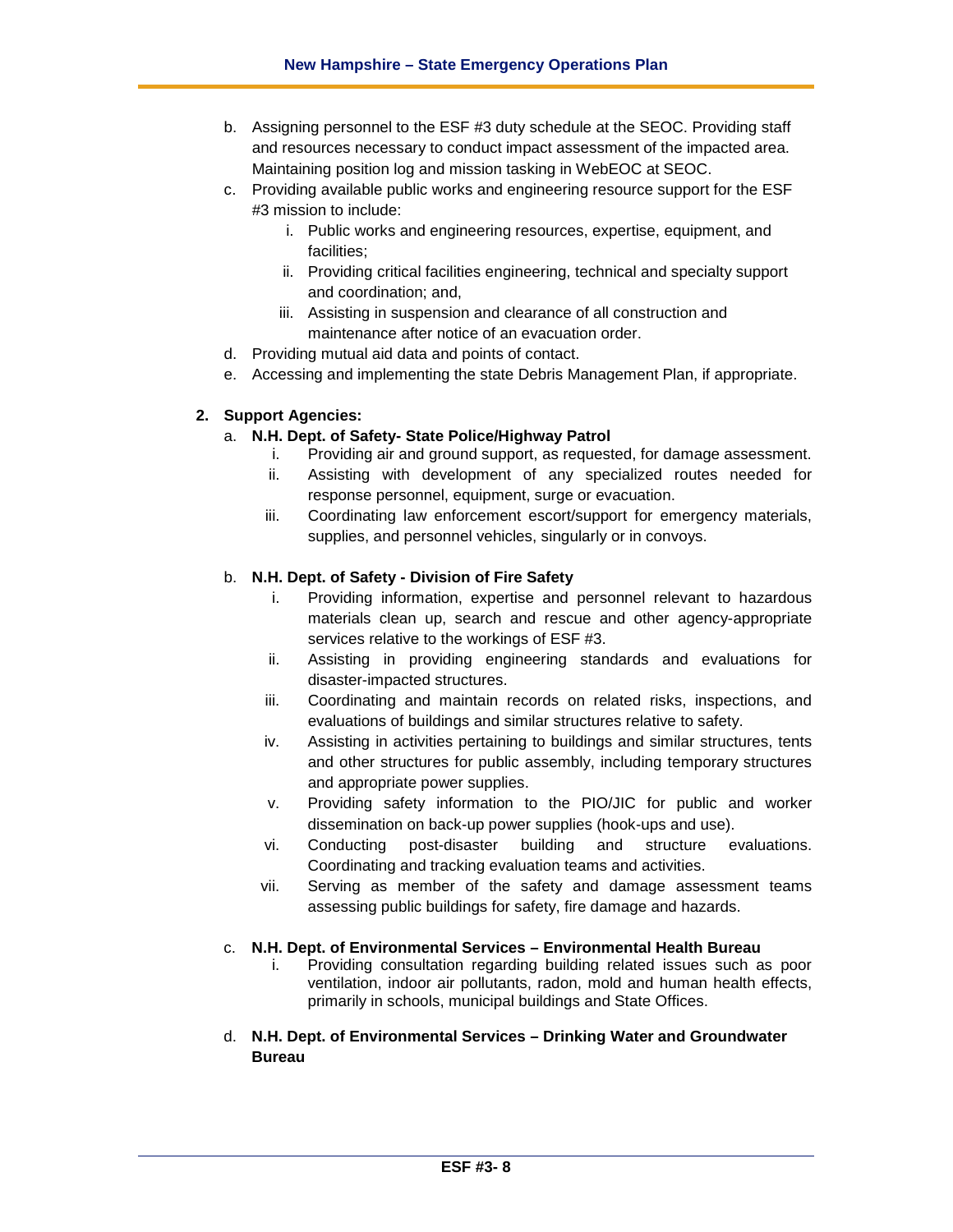- i. Inspecting and providing technical assistance to public water systems including water treatment plants, storage tanks, distribution systems and water supply sources.
- ii. Providing information on critical public water systems.
- iii. Investigating water supply complaints and problems.

#### e. **N.H. Dept. of Environmental Services – Wastewater Engineering Bureau**

i. Providing technical expertise on wastewater treatment facilities.

#### f. **N.H. Dept. of Environmental Services - Dam Bureau**

- i. Providing information on and respond to dam incidents, high water levels and flooding.
- ii. Directing emergency water control management through dams in the state.
- iii. Providing guidance on dam construction and maintenance.
- iv. Providing liaison with dam operators and dam emergency procedures.

#### g. **N.H. Dept. of Environmental Services – Wetlands Bureau**

- i. Providing emergency permitting, on-scene inspection services and consultation during events that impact jurisdictional wetlands and State surface waters when a danger to the public health, real property of the environment is imminent or has occurred.
- h. **N.H. Dept. of Environmental Services – Flood Hazards Program, New Hampshire Geological Survey** 
	- i. Providing geological information and expertise in evaluation and mitigating fluvial erosion hazards, landslides, and other natural hazards.

#### i. **N.H. Dept. of Public Health Services (DPHS)– Public Health Laboratory**

- i. Providing microbiological analysis primarily on water samples, inorganic analyses for metals, nutrients and radioactive elements in a variety of media; and organics analysis in a variety of media.
- ii. Providing expert advice on the analysis and chemical issues in general.

## j. **N.H. Dept. of Resources and Economic Development (DRED)**

- i. Assisting in debris clearance.
- ii. Assisting in construction of firewalls and other specialty needs.
- iii. Providing damage assessment of forested areas.
- iv. Assisting in procurement of information and resources from the private sector.
- v. Providing critical facilities and infrastructure related technical and specialty support and coordination.

## k. **US Army Corp. of Engineers (ACOE)**

- i. Providing information on and assistance in recovery of ACOE- managed dams and infrastructure.
- ii. Assisting in provision of emergency power sources for critical facilities and infrastructure.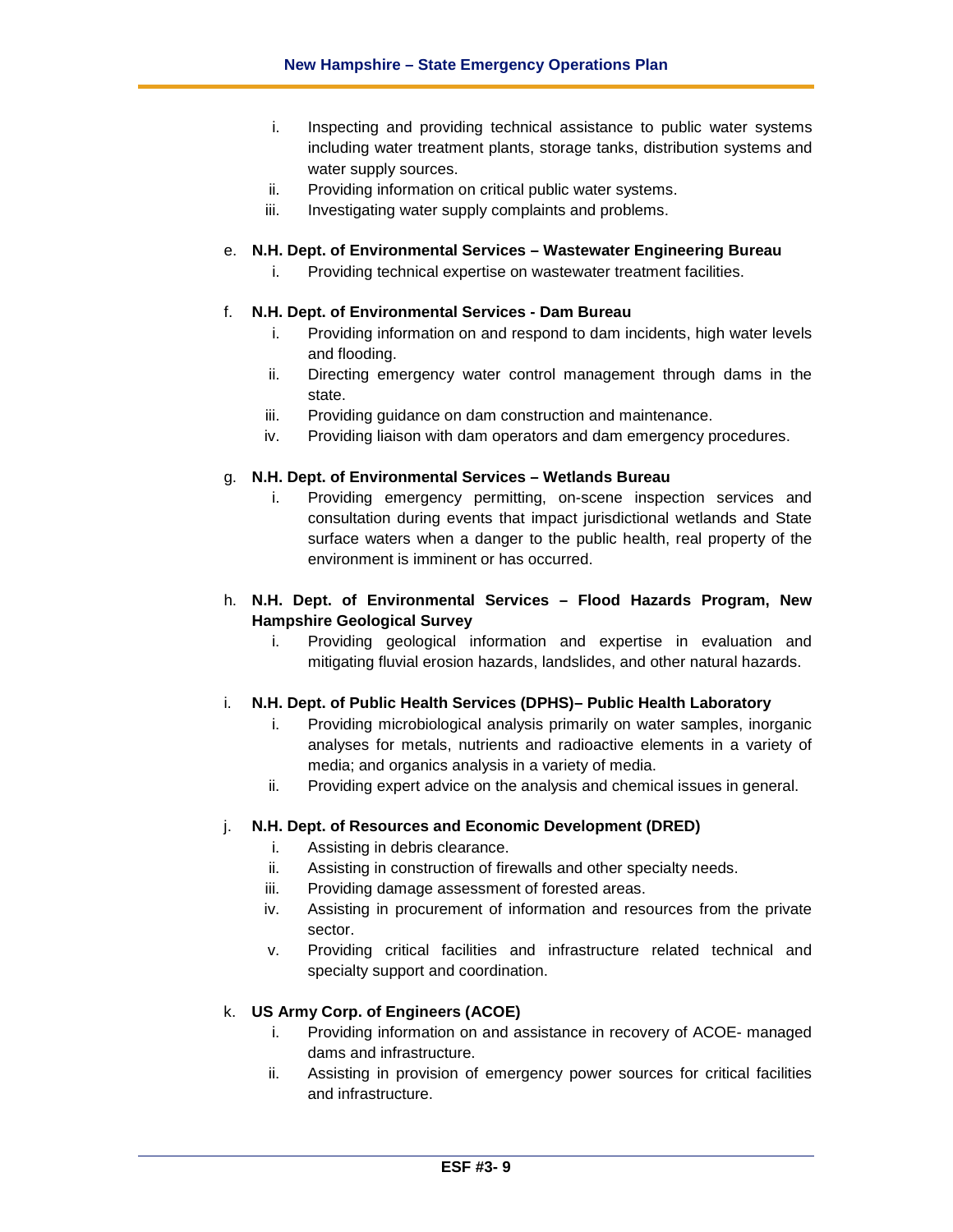## l. **N.H. Public Utilities Commission (PUC)**

- i. Providing a liaison for the NH public and private electric, natural gas, water, sewage, and communications industry and coordinating groups.
- ii. Obtaining initial and updated damage reports for utility infrastructure, emergency repair/restoration plans.
- iii. Obtaining initial and updated reports of utility coordination groups' activations and implementation of intrastate and interstate mutual aid agreements.
- iv. Obtaining utilities' work accomplished, restoration and project restoration status reports.
- v. Assisting in coordination with public works and civil engineering resources, including technicians, specialists, managers and supervisors.

## m. **N.H. Dept. of Agriculture, Markets and Food (DAFM)**

- i. Providing inspectors and advise on agriculture debris removal.
- ii. Conducting damage assessment and provide information on agricultural and food distribution facilities and properties.
- iii. Providing information on damage to natural and cultural resources (through ESF #12 – Agriculture, Natural and Cultural Resources).

## n. **Private Sector Mutual Aid/Professional Associations**

i. Participating, as requested and as resources allow, in the fulfillment of the ESF #3 missions and tasks.

## **C. COORDINATION WITH OTHER EMERGENCY SUPPORT FUNCTIONS:**

All ESFs will coordinate, as appropriate, with other ESFs by providing:

- **1.** Notification of available resources;
- **2.** Providing availability of subject matter experts for specialized requirements;
- **3.** Providing available resources including repair/service, refueling, parking, storage and staging facilities, mapping and global location capabilities, equipment and personnel for fulfilling ESF missions; and,
- **4.** Notification of any pertinent information that may impact the ability of the appropriate ESF to carry out their missions/tasks.

## **D. SEOP HAZARD-SPECIFIC INCIDENT ANNEXES WITH ESF #3 RESPONSIBILITIES:**

- Terrorism
- Radiological Incident at Nuclear Power Plant
- Radiological Incident- non-power plant
- Hazardous Materials

## **FEDERAL RESPONSE INTERFACE/STATE & INTERNATIONAL MUTUAL AID**

When public works and engineering requests exceed the capability of the State, with the approval of the Governor (or designee), the ESF #3 Lead Agency will coordinate activities with the lead Federal agency for ESF #3 under the provisions of the *National Response Framework (NRF).* State and International Mutual Aid agreements (EMAC/IEMAG, etc.) may also be activated as the situation warrants.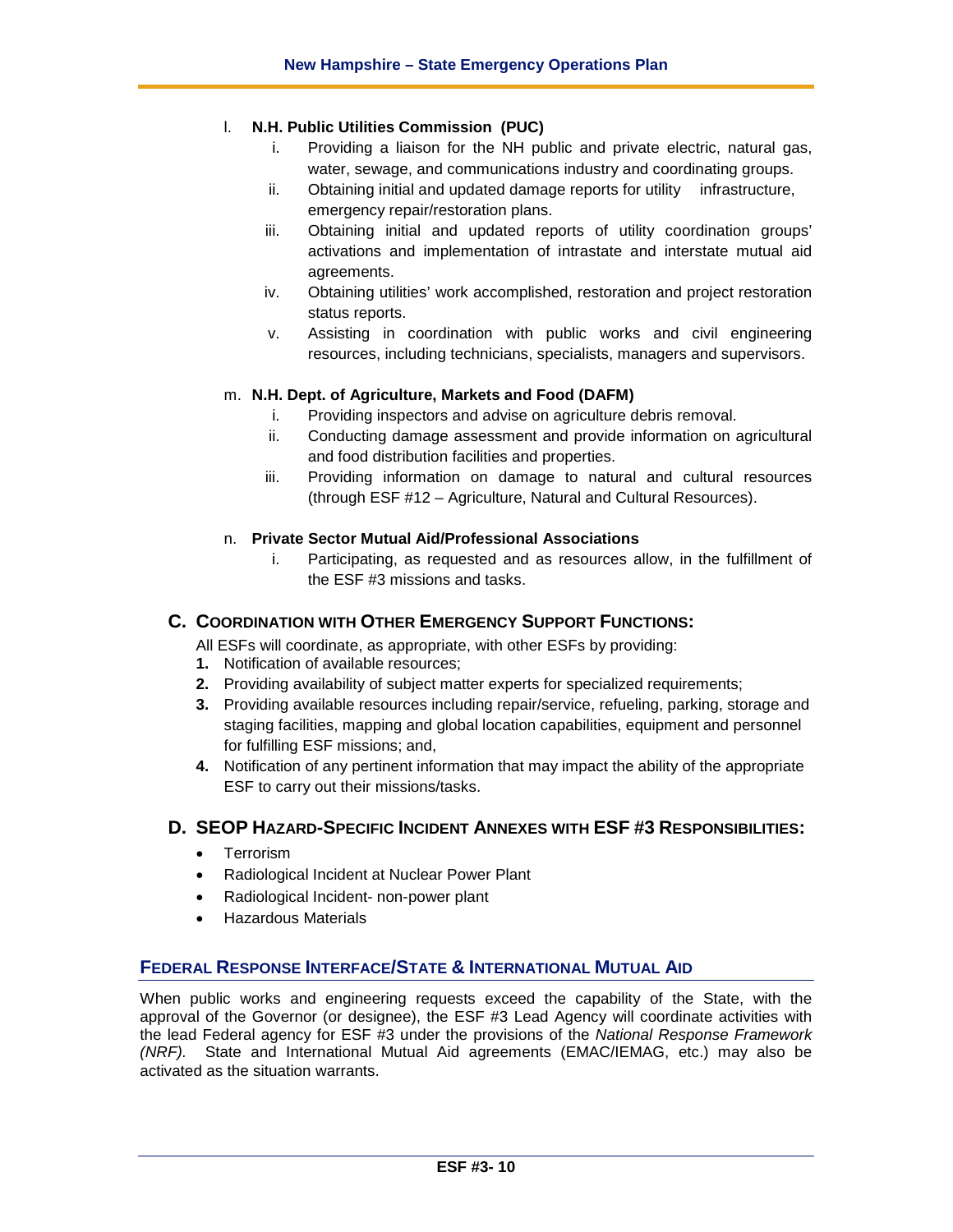## **I. ADMINISTRATION AND LOGISTICS**

## **A. POLICIES:**

- **1.** All agency and ESF Plans provide for administrative and logistical support necessary to maintain a 24-hour, 7 day a week, sustained operation.
- **2.** Administrative and logistical support of operational field elements are the responsibility of each participating agency.
- **3.** Provision is made by each participating agency to record all resources used in support of the emergency operation and provide such information to the Finance and Administration Section for consolidation and recording.
- **4.** Participating agencies will be notified when threshold levels are reached for implementation of any federal assistance programs or requests from mutual aid compacts.

## **B. NOTIFICATION AND REPORTING:**

## **1. Notification**

- a. The N.H. State Police, a municipality or State Agency will notify HSEM that an incident has occurred, or has the potential to occur, that threatens or impacts an area of New Hampshire. HSEM will gather information for on-going situational awareness and notify ESFs, as appropriate.
- b. HSEM personnel will make the decision to activate the SEOC and determine level of activation.
- c. If SEOC activation is determined to be necessary, the HSEM Agency Liaison will notify the ESF #3 Lead Agency of the activation and request designated personnel to report to the SEOC or to remain on stand-by.
- d. The Lead Agency will then notify the appropriate ESF #3 Support Agencies and determine coverage/duty roster for the ESF desk in the SEOC. WebEOC will be utilized to provide continuous situational awareness.
- e. All ESF #3 agencies will make appropriate notifications to their appropriate regions, districts or local offices.
- f. The above notification process will be utilized for all phases of activation and activities in which ESF #3 will be involved.

## **2. Event Reporting**

- a. Event and position logs should be maintained by each participating agency in sufficient detail to provide historical data on activities associated with the incident response.
- b. Agencies are also expected to keep their Lead Agency updated on all activities and actions.
- c. The Lead Agency will be responsible for making periodic reports to their Sections on activities taken by the ESF, in total, during the event and assure they are properly documented.
- d. All financial reporting will be done through the ESF Lead Agency on behalf of their support agencies. All financial management documents must comply with standard accounting procedures and applicable agency, state and federal guidelines, rules, standards and laws.

## **3. Agreements/MOUs, etc.**

Lead and Support Agencies will maintain up-to-date agreements and Memorandums of Understanding, Letters of Agreement (MOU/LOA) with various other agencies,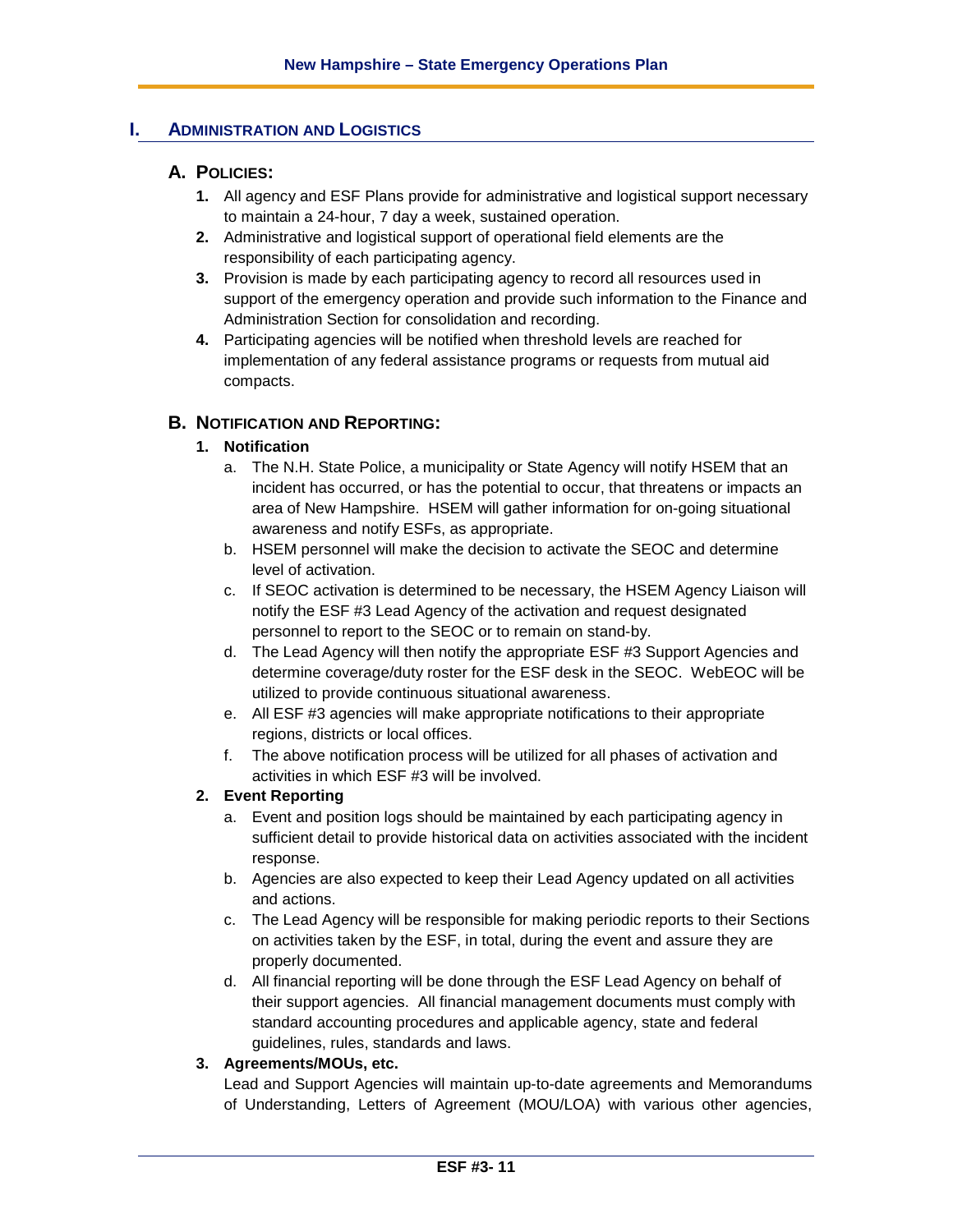regions, states or countries, as appropriate. Each agency is responsible for keeping these documents updated and with appropriate points of contact. Support Agencies should keep the Lead Agency informed of any such agreements which may impact resources or capabilities during an emergency incident. The State of New Hampshire also maintains agreements and mutual aid compacts on behalf of various organizations. These may be activated as the situation warrants.

## **DEVELOPMENT, MAINTENANCE AND IMPLEMENTATION OF ESF/SEOP**

#### **A. RESPONSIBILITIES**

Development, maintenance and implementation of this Appendix rest with the Lead Agency in consultation and collaboration with the Support Agencies.

## **B. CORRECTIVE ACTIONS**

Following each activation, exercise, etc. in which this ESF has been activated, an After-Action Report should be conducted by the Lead Agency with the appropriate Support Agencies. A Corrective Action/Improvement Plan should be developed and incorporated into the ESF response activities when updated.

## **C. UPDATING & REVISION PROCEDURES**

The primary responsibility for the development and maintenance of the State Emergency Operations Plan belongs to HSEM. Assistance and input will be sought from all ESF Agencies.

Updating and maintenance of this Appendix rests with the Lead Agency. Coordination, input and assistance should be sought from all the agencies involved in the ESF activities. An annual review of the Appendix should be conducted with information provided to HSEM for incorporation into the next SEOP scheduled update. This does not preclude the incorporation of any changes immediately into the Appendix. If information collected is of serious enough nature to require immediate revision, HSEM will produce such a revision of the SEOP ahead of schedule.

## **ATTACHMENTS**

## **A. PLANS**

- **1.** Debris Management Plan
- **2.** Lead and Support Agency Plans & Procedures maintained individually.

## **B. LISTINGS/MAPS**

**1.** Maintained by Lead and Support Agencies

## **C. MOUS/LOAS**

- **1.** New Hampshire Public Works Mutual Aid
- **2.** Statewide Debris Monitoring Contract
- **3.** Maintained by Lead and Support Agencies
- **4.** NH Structural Engineering Reservist